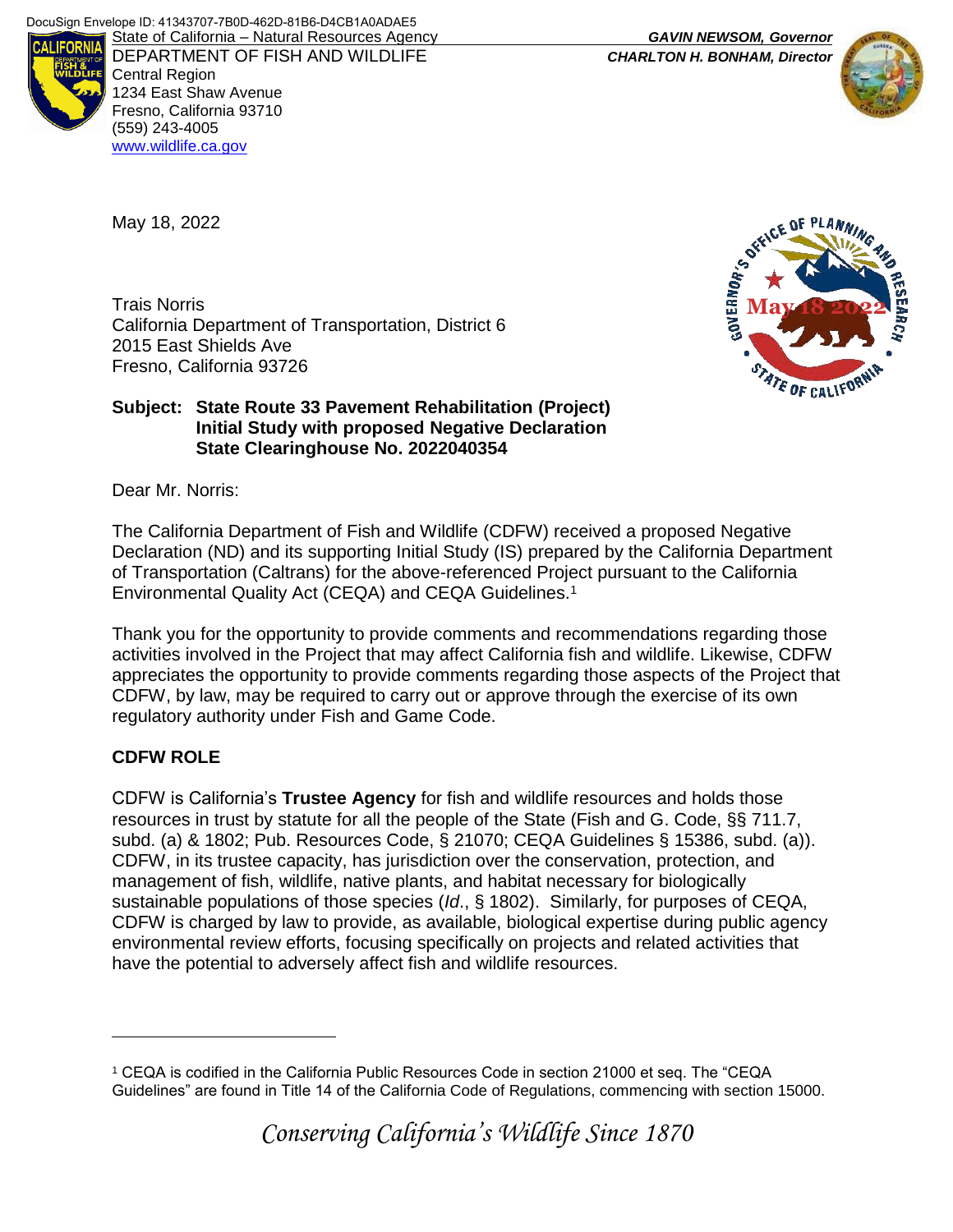CDFW is also submitting comments as a **Responsible Agency** under CEQA (Pub. Resources Code, § 21069; CEQA Guidelines, § 15381). CDFW expects that it may need to exercise regulatory authority as provided by the Fish and Game Code. As proposed, for example, the Project may be subject to CDFW's lake and streambed alteration regulatory authority (Fish & G. Code, § 1600 et seq.). Likewise, to the extent implementation of the Project as proposed may result in "take" as defined by State law of any species protected under the California Endangered Species Act (CESA) (Fish & G. Code, § 2050 et seq.), related authorization as provided by the Fish and Game Code will be required.

#### **PROJECT DESCRIPTION SUMMARY**

#### **Proponent:** Caltrans

**Objective:** Caltrans proposes several rehabilitative improvements to segments of State Route (SR) 33, Elm Street, and 5<sup>th</sup> Street within the City of Coalinga in Fresno County. These improvements within the Project limits include, but are not limited to, re-pavement of the roadway surfaces along the length of the Project; rebuilding curb ramps to meet current ADA guidelines; rebuilding curbs, gutters, and drainage facilities; repairing existing, damaged sidewalks; replacing existing Type A dike with Type E dike; and removing existing approach/departure guardrails.

**Location:** Along various Locations which will be rehabilitated along SR 33, 5<sup>th</sup> Street, and Elm Avenue within of the City of Coalinga in Tulare County.

**Timeframe:** Unspecified.

#### **COMMENTS AND RECOMMENDATIONS**

CDFW offers the following comments to assist Caltrans in adequately identifying and sufficiently reducing to less-than-significant the potentially significant, direct and indirect Project-related impacts to fish and wildlife (biological) resources. Editorial comments or other suggestions may also be included to improve the document.

Currently, the proposed ND indicates that there would not be any Project-related impacts to Biological Resources. As currently drafted, it is unclear how Caltrans came to the conclusion that there will be no impacts to State listed species CDFW considers potentially present in the vicinity of the Project. CDFW does not agree with these conclusions and herein suggests measures to survey for and avoid Project-related impacts to these species, thereby reducing to less-than-significant Project-related impacts. CDFW also recommends a path forward for Caltrans in the event avoidance of the two species is not feasible.

#### **I. Environmental Setting and Related Impact**

**Would the Project have a substantial adverse effect, either directly or through habitat modifications, on any species identified as a candidate, sensitive, or special-status**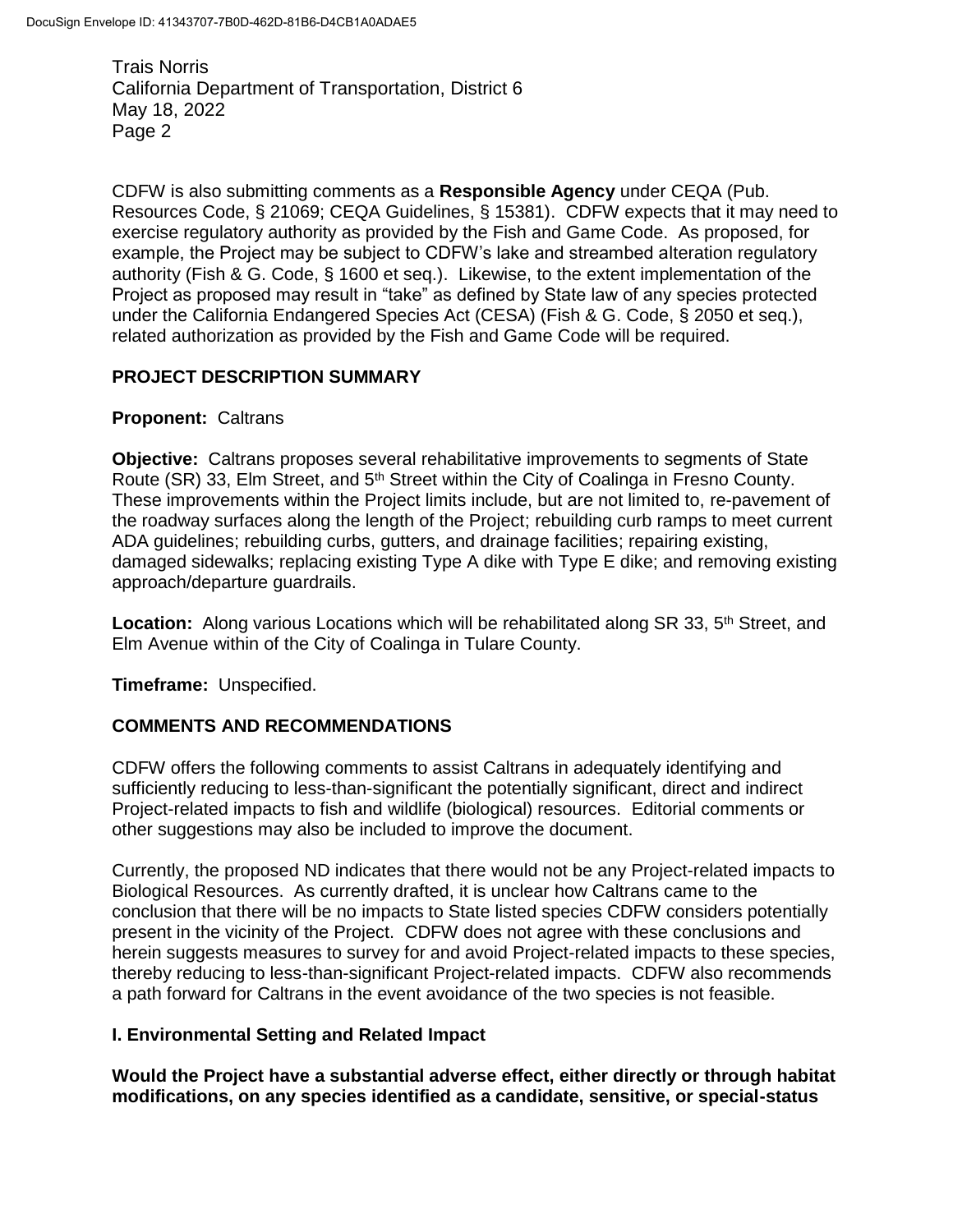#### **species in local or regional plans, policies, or regulations, or by CDFW or the United States Fish and Wildlife Service (USFWS)?**

## **COMMENT 1: San Joaquin Kit Fox (SJKF)**

**Issue:** The Project activities will involve varying degrees of disturbance and the staging and laydown of equipment and materials along the Project. Some of the Project activities may constitute a novel disturbance sufficient to cause denning SJKF to abandon their dens causing increased susceptibility to predation and potentially resulting in abandoned pups during the pupping season. The Initial Study does not address the potential for SJKF within the vicinity of the Project. Caltrans does not propose avoidance and minimization efforts should SJKF be found near the Project.

**Specific Impacts:** Without appropriate avoidance and minimization measures for SJKF, potential significant impacts associated with Project related activities include, den collapse, inadvertent entrapment, reduced reproductive success, reduction in health and vigor of young, and direct mortality of individuals.

**Evidence impact would be significant:** While habitat loss resulting from agricultural, urban, and industrial development is the primary threat to SJKF (Cypher et al., 2013), disturbance in proximity to a den can result in unsuccessful pupping and cause individuals to become more susceptible to predation. Both results of the Project-related disturbance could constitute significant impacts to the species.

**Recommended Potentially Feasible Avoidance and Mitigation Measure(s):** Because SJKF are known to occur in the general vicinity of the Project footprint and because dens could be present outside the Project footprint but sufficiently near the Project footprint to be affected by the Project-related activities, CDFW recommends the following edits to include SJKF avoidance and minimization measures be included as part of the CEQA document prepared for this Project. Further, CDFW recommends these measures be made conditions of Project approval.

#### **Recommended Mitigation Measure 1: SJKF Surveys**

CDFW recommends assessing presence/absence of SJKF by conducting surveys following the USFWS' "Standardized recommendations for protection of the San Joaquin kit fox prior to or during ground disturbance" (2011). Specifically, CDFW advises conducting these surveys in all areas of potentially suitable habitat no less than 14-days and no more than 30-days prior to beginning of ground and/or vegetation disturbing activities.

#### **Recommended Mitigation Measure 2: SJKF Avoidance**

CDFW recommends implementing no-disturbance buffers, as described in the USFWS "Standardized recommendations for protection of the San Joaquin kit fox prior to or during ground disturbance" (2011) around den sites.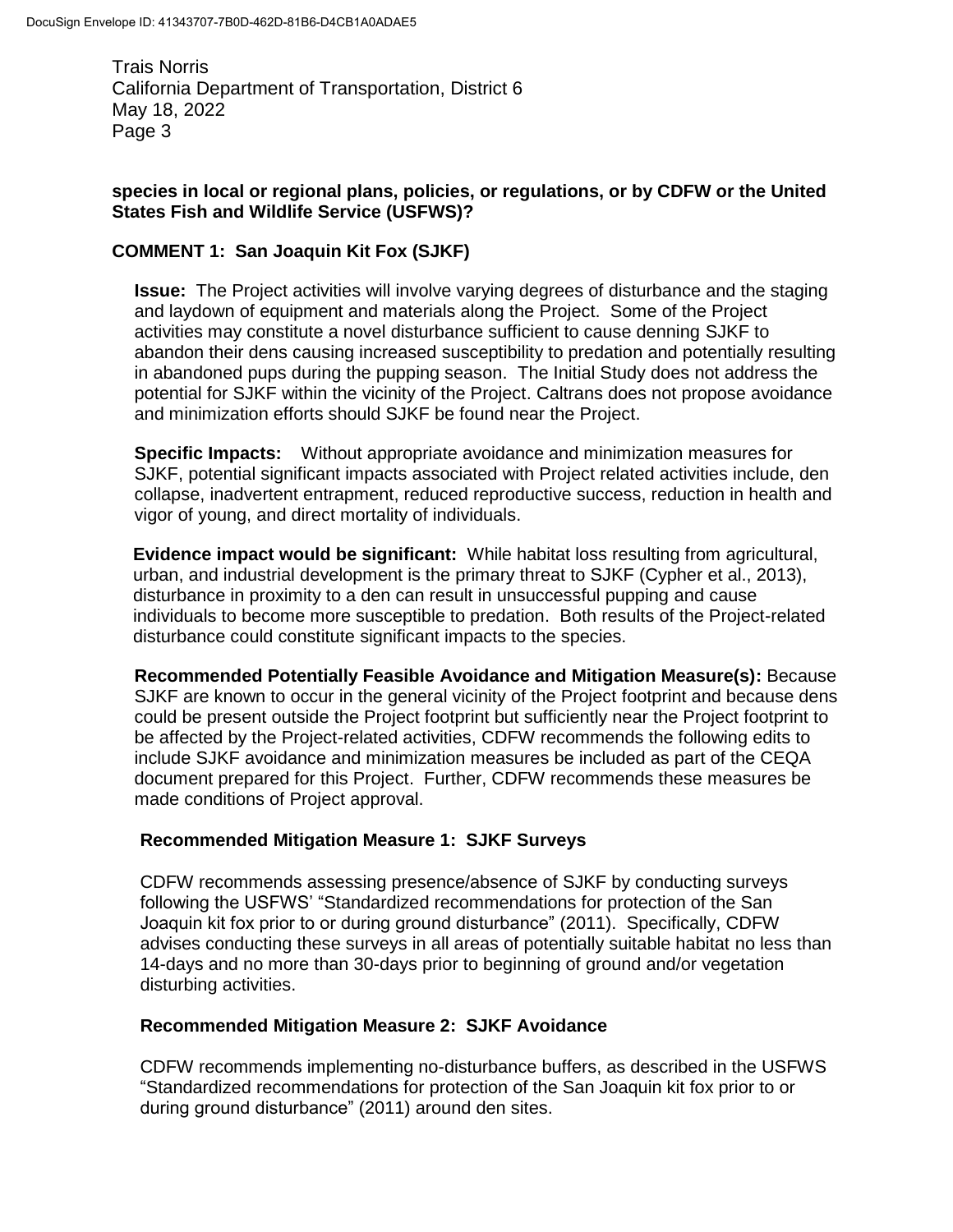#### **Recommended Mitigation Measure 3: SJKF Take Authorization**

SJKF detection warrants consultation with CDFW to discuss how to avoid take or, if avoidance is not feasible, to acquire an Incidental Take Permit (ITP) prior to ground-disturbing activities, pursuant to Fish and Game Code section 2081 subdivision (b).

## **COMMENT 2: Swainson's Hawk (SWHA)**

**Issue:** SWHA have been documented in the Project vicinity. The Project activities will involve varying degrees of ground disturbance within the right-of-way, CDFW considers it possible that the Project-related activities would represent a novel stimulus which could result in nest abandonment if they occur within ½-mile of an active SWHA nest. Adoption of the ND as it is written will allow activities that will involve disturbance, and grading, employing heavy equipment and work crews within 500 feet of active SWHA nests. Nest abandonment resulting from Project-related activities is significant impact to SWHA as well as potentially resulting in take, as it is defined in section 86 of Fish and Game Code. Caltrans does not propose avoidance and minimization efforts should SWHA or their nests be detected in the Project area.

**Specific Impacts:** Without appropriate avoidance and minimization measures for SWHA, potential significant impacts that may result from Project activities include: nest abandonment, loss of nest trees, loss of foraging habitat that would reduce nesting success (loss or reduced health or vigor of eggs or young), and direct mortality. All trees, including non-native or ornamental varieties, near the Project site may provide potential nesting sites.

**Evidence impact would be significant:** SWHA exhibit high nest-site fidelity year after year and lack of suitable nesting habitat in the San Joaquin Valley limits their local distribution and abundance (CDFW 2016). If potential nest site occur in the Project vicinity, approval of the Project may lead to subsequent ground-disturbing activities that involve noise, groundwork, construction of structures, and movement of workers that could affect nests and has the potential to result in nest abandonment and/or loss of foraging habitat, significantly impacting local nesting SWHA.

**Recommended Potentially Feasible Avoidance and Mitigation Measure(s)** Because the Project-related activities represent novel stimuli and threaten nest abandonment, CDFW recommends the following edits to include SWHA avoidance and minimization measures in the CESA document prepared for the Project. Further, CDFW recommends these measures be made conditions of Project approval.

## **Recommended Mitigation Measure 4: Focused SWHA Surveys**

To evaluate potential Project-related impacts, CDFW recommends that a qualified wildlife biologist conduct surveys for nesting SWHA following the entire survey methodology developed by the SWHA Technical Advisory Committee (SWHA TAC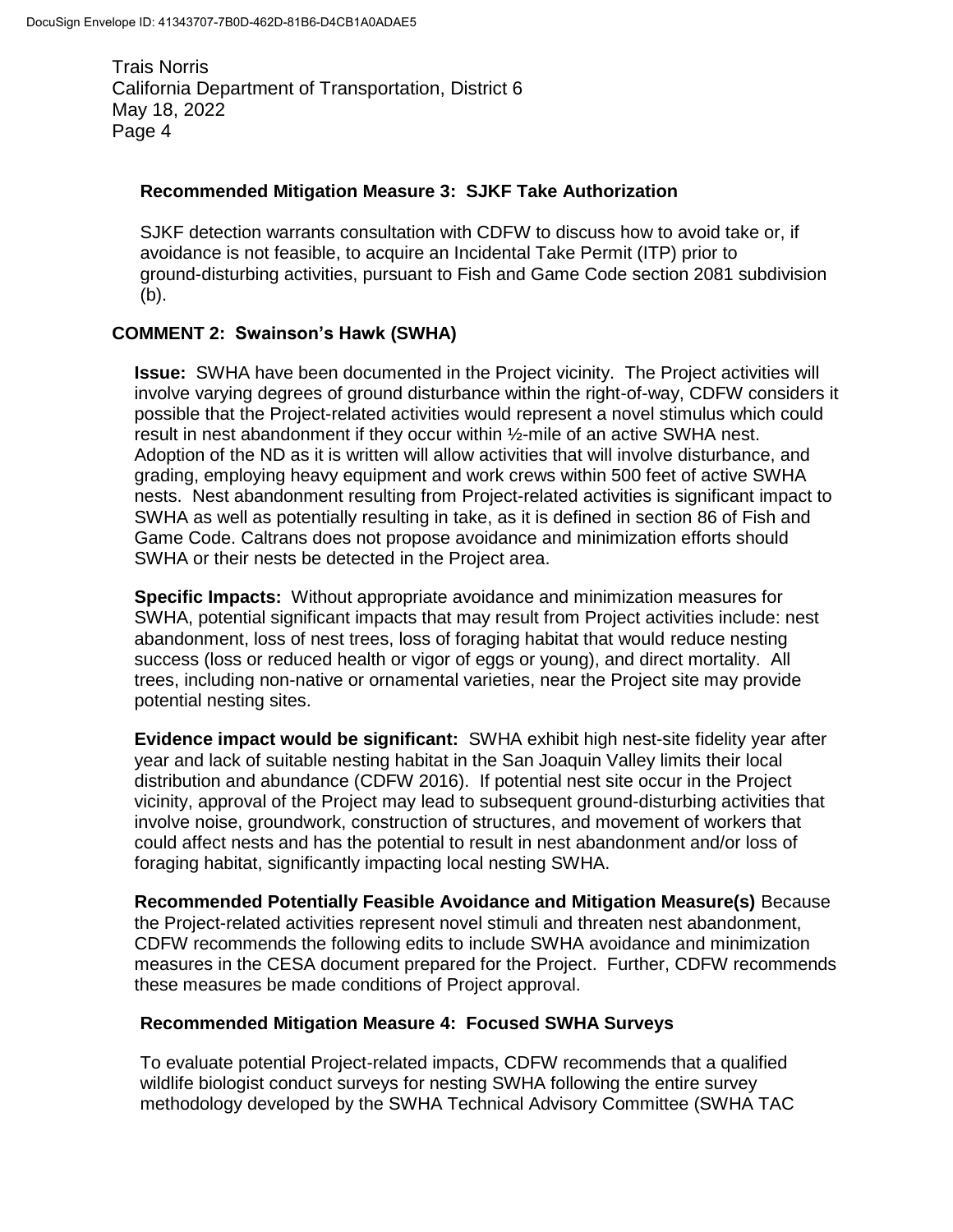2000) prior to Project implementation (during CEQA analysis). SWHA detection during protocol-level surveys warrants consultation with CDFW to discuss how to implement Project activities and avoid take.

#### **Recommended Mitigation Measure 5: SWHA Avoidance**

CDFW recommends that if Project-specific activities will take place during the SWHA nesting season (i.e., March 1 through September 15), and active SWHA nests are present, a minimum ½-mile no-disturbance buffer be delineated and maintained around each nest, regardless if when it was detected by surveys or incidentally, until the breeding season has ended or until a qualified biologist has determined that the birds have fledged and are no longer reliant upon the nest or parental care for survival, to prevent nest abandonment and other take of SWHA as a result of Project activities.

#### **Recommended Mitigation Measure 6: SWHA Take Authorization**

CDFW recommends that in the event an active SWHA nest is detected, and a  $\frac{1}{2}$ -mile no-disturbance buffer is not feasible, consultation with CDFW is warranted to discuss how to implement the project and avoid take. If take cannot be avoided, take authorization through the issuance of an Incidental Take Permit (ITP), pursuant to Fish and Game Code section 2081(b) is necessary to comply with CESA.

## **Recommended Mitigation Measure 7: SWHA Tree Removal**

CDFW recommends that the removal of known SWHA nest trees, even outside of the nesting season, be replaced with an appropriate native tree species planting at a ratio of 3:1 at or near the Project area or in another area that will be protected in perpetuity. This mitigation would offset the local and temporal impacts of nesting habitat loss.

#### **II. Editorial Comments and/or Suggestions**

**Appropriateness of ND:** In summary, the above recommended revisions to the IS pertain to avoidance of SJKF and their dens, and nesting SWHA. If surveys confirm the presence of any of the aforementioned species at or within the species specific buffers, Caltrans may not be able to avoid impacts to these species nor accomplish the Project without first obtaining incidental take authorization pursuant to section 2081(b) of Fish and Game Code. Incidental take authorization would require minimization of, and mitigation for, take of the permitted species. CDFW recommends Caltrans incorporate the recommended revisions to the IS and propose an MND for the Project, in lieu of the currently proposed ND.

**Nesting Birds:** CDFW has jurisdiction over actions with potential to result in the disturbance or destruction of active nest sites or the unauthorized take of birds. Fish and Game Code sections that protect birds, their eggs and nests include sections 3503 (regarding unlawful take, possession or needless destruction of the nest or eggs of any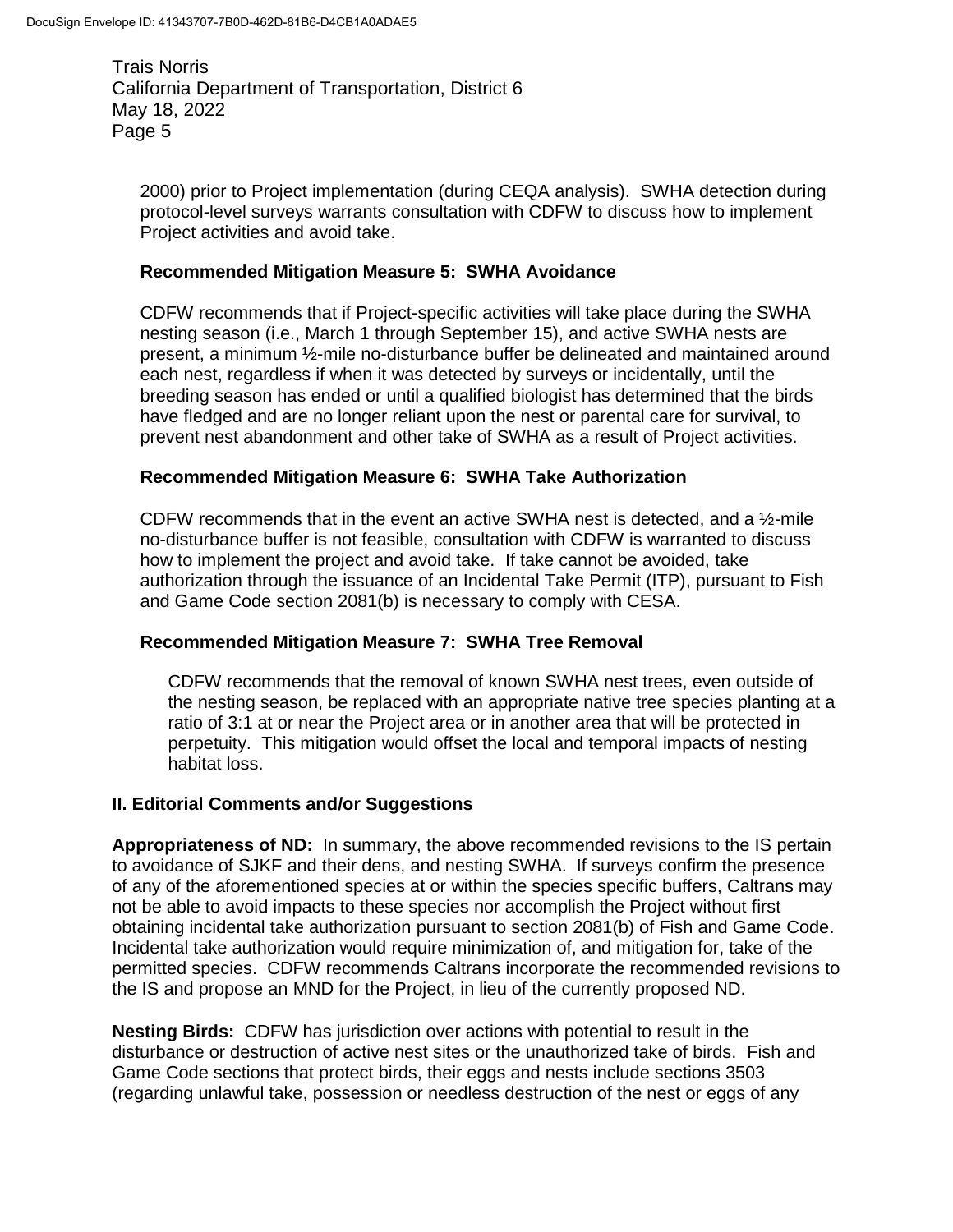bird), 3503.5 (regarding the take, possession or destruction of any birds-of-prey or their nests or eggs), and 3513 (regarding unlawful take of any migratory nongame bird).

CDFW encourages Project implementation to occur during the bird non-nesting season; however, if Project activities must occur during the breeding season (i.e., February through mid-September), the Project applicant is responsible for ensuring that implementation of the Project does not result in violation of the Migratory Bird Treaty Act or relevant Fish and Game Codes as referenced above.

To evaluate Project-related impacts on nesting birds, CDFW recommends that a qualified wildlife biologist conduct pre-activity surveys for active nests no more than 10 days prior to the start of ground disturbance to maximize the probability that nests that could potentially be impacted by the Project are detected. CDFW also recommends that surveys cover a sufficient area around the work site to identify nests and determine their status. A sufficient area means any area potentially affected by a project. In addition to direct impacts (i.e., nest destruction), noise, vibration, and movement of workers or equipment could also affect nests. Prior to initiation of construction activities, CDFW recommends that a qualified biologist conduct a survey to establish a behavioral baseline of all identified nests. Once construction begins, CDFW recommends that a qualified biologist continuously monitor nests to detect behavioral changes resulting from the project. If behavioral changes occur, CDFW recommends that the work causing that change cease and CDFW be consulted for additional avoidance and minimization measures.

If continuous monitoring of identified nests by a qualified wildlife biologist is not feasible, CDFW recommends a minimum no-disturbance buffer of 250 feet around active nests of non-listed bird species and a 500-foot no-disturbance buffer around active nests of non-listed raptors. These buffers are advised to remain in place until the breeding season has ended or until a qualified biologist has determined that the birds have fledged and are no longer reliant upon the nest or parental care for survival. Variance from these no-disturbance buffers is possible when there is compelling biological or ecological reason to do so, such as when the construction area would be concealed from a nest site by topography. CDFW recommends that a qualified wildlife biologist advise and support any variance from these buffers and notify CDFW in advance of implementing a variance.

## **ENVIRONMENTAL DATA**

CEQA requires that information developed in environmental impact reports and negative declarations be incorporated into a database which may be used to make subsequent or supplemental environmental determinations (Pub. Resources Code, § 21003, subd. (e)). Accordingly, please report any special-status species and natural communities detected during Project surveys to CNDDB. The CNDDB field survey form can be found at the following link: [https://www.wildlife.ca.gov/Data/CNDDB/Submitting-Data.](https://www.wildlife.ca.gov/Data/CNDDB/Submitting-Data) The completed form can be mailed electronically to CNDDB at the following email address: [CNDDB@wildlife.ca.gov.](mailto:CNDDB@wildlife.ca.gov) The types of information reported to CNDDB can be found at the following link: [https://www.wildlife.ca.gov/Data/CNDDB/Plants-and-Animals.](https://www.wildlife.ca.gov/Data/CNDDB/Plants-and-Animals)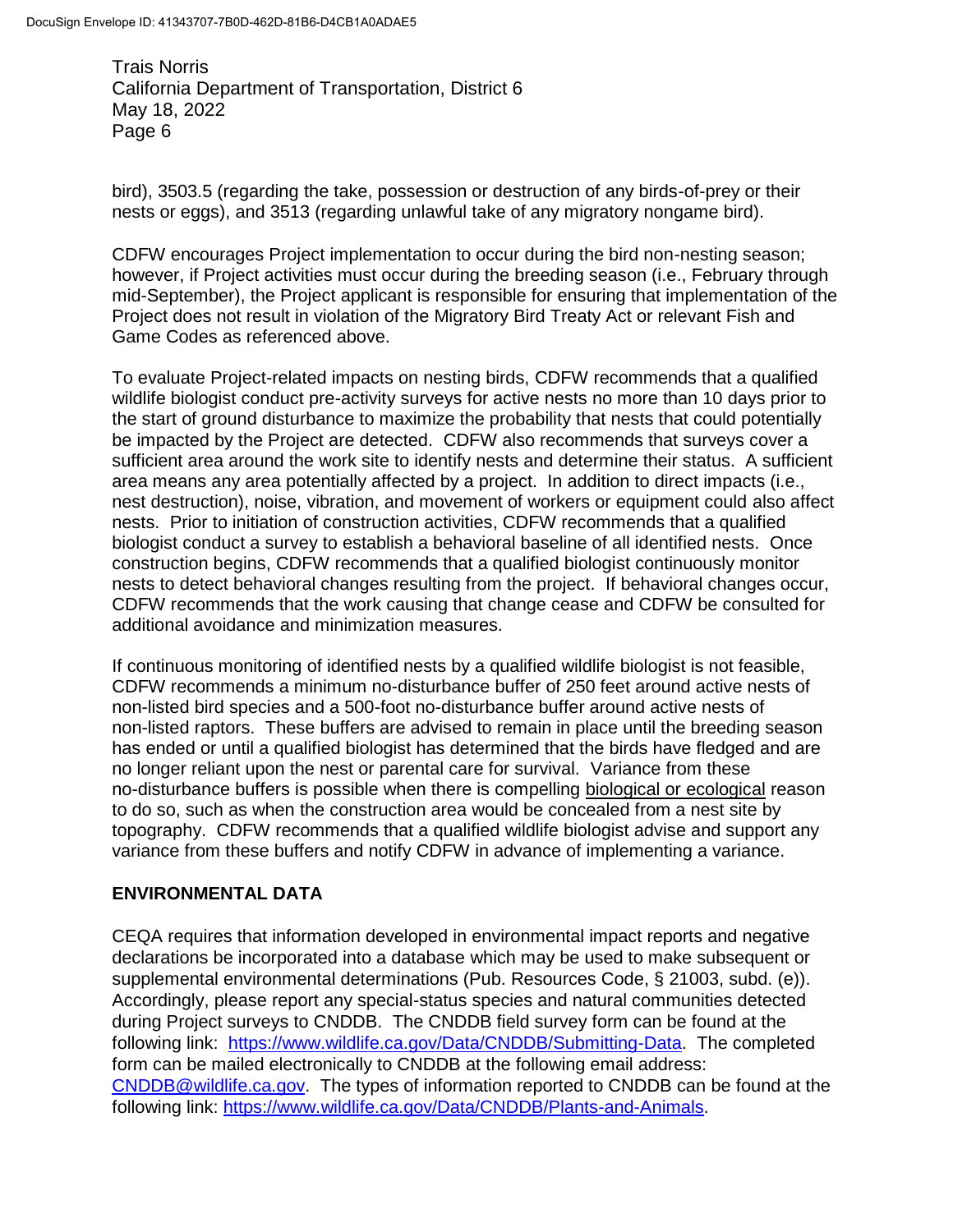## **FILING FEES**

If it is determined that the Project has the potential to impact biological resources, an assessment of filing fees will be necessary. Fees are payable upon filing of the Notice of Determination by the Lead Agency and serve to help defray the cost of environmental review by CDFW. Payment of the fee is required in order for the underlying project approval to be operative, vested, and final (Cal. Code Regs, tit. 14, § 753.5; Fish & G. Code, § 711.4; Pub. Resources Code, § 21089).

CDFW appreciates the opportunity to comment on the Project to assist Caltrans in identifying and avoiding the Project's impacts on biological resources.

More information on survey and monitoring protocols for sensitive species can be found at CDFW's website [\(https://www.wildlife.ca.gov/Conservation/Survey-Protocols\)](https://www.wildlife.ca.gov/Conservation/Survey-Protocols). If you have any questions, please contact Javier Mendez, Environmental Scientist, at the address provided on this letterhead, or by electronic mail at [javier.mendez@wildlife.ca.gov.](mailto:javier.mendez@wildlife.ca.gov)

Sincerely,

DocuSigned by: Valene (ook

**SEDA2C58E092466.**<br>Valerie Cook Acting Regional Manager

Attachment 1:Recommended Mitigation and Monitoring Reporting Program

cc: United States Fish and Wildlife Service 2800 Cottage Way, Suite W-2605 Sacramento, California 95825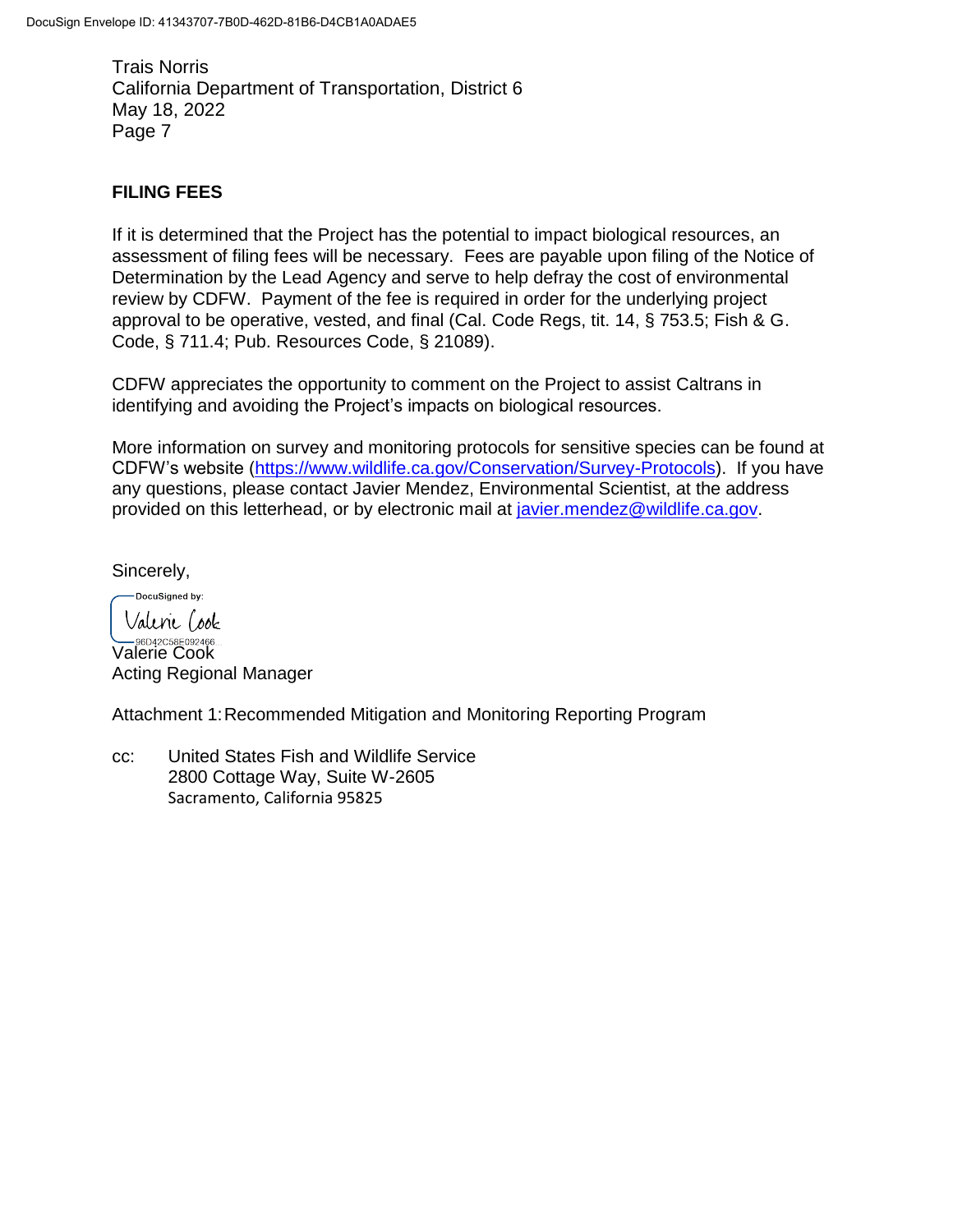## **LITERATURE CITED**

- CDFW. 2016. Five Year Status Review for Swainson's Hawk (*Buteo swainsoni*). California Department of Fish and Wildlife. April 11, 2016.
- Cypher, B. L., S. E. Phillips, and P. A. Kelly. 2013. Quantity and distribution of suitable habitat for endangered San Joaquin kit foxes: conservation implications. Canid Biology and Conservation 16(7): 25–31.